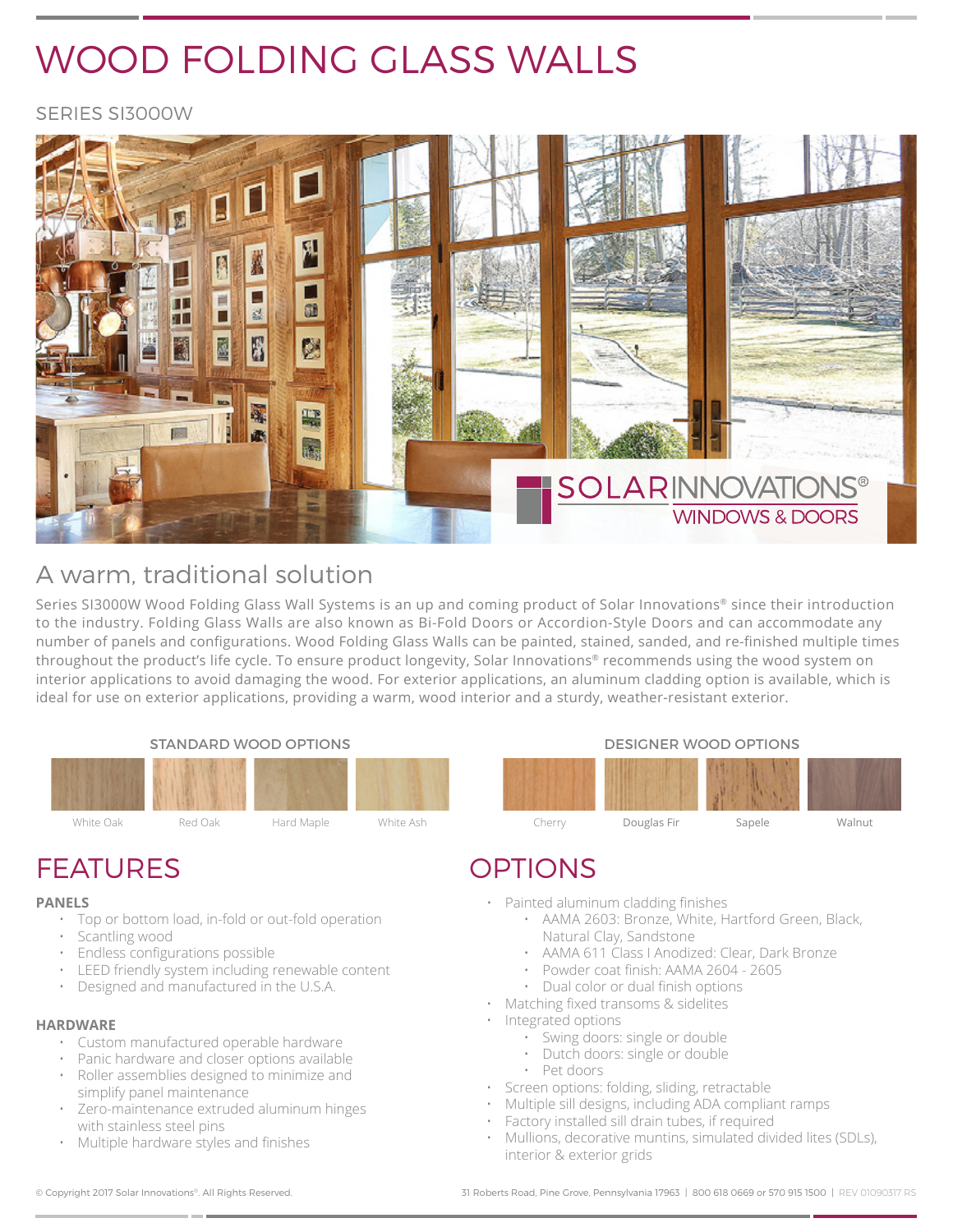## CONFIGURATIONS



**Custom configurations available upon request.**

# G2 & G3 TOP LOAD ONLY SILL OPTIONS



# G2 TOP & BOTTOM LOAD SILL OPTIONS



# G3 TOP & BOTTOM LOAD SILL OPTIONS

Water: 12.0psf

Water:



Water:

Water: 12.0psf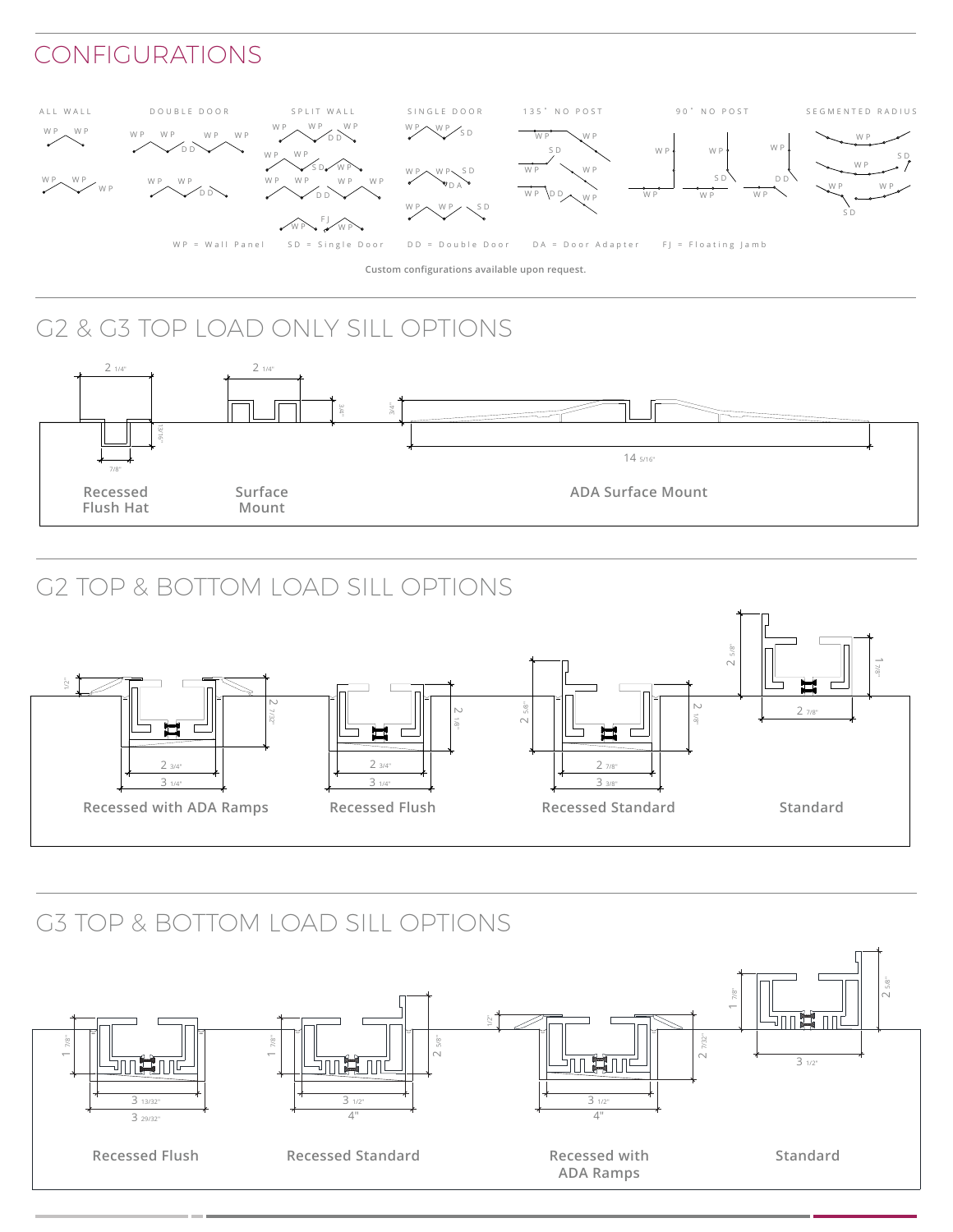### **HARDWARE**



## <sup>A</sup>: Handles

### **Coastal Applications**



Additional handle styles, colors, and back plate options available upon request. Non-standard handle options may increase lead times and/or cost. All handles available with thumb turn interior lock with lever exterior, lever interior and exterior, and thumb turn interior lock with keyed exterior options.



**Pull Hardware, Hinge, & Lock Finishes:** Clear Anodized, Dark Bronze Anodized, White Painted, and Bronze Painted. Two Point Locking Handle guard available in black or white.

**Door Closer Finishes:**  Aluminum Painted, Bronze, Black

**Adjustable Door Catch & Door Limiter Finishes:**  Clear Anodized, Dark Bronze Anodized, White Painted, and Bronze Painted.

Please Note: All hardware is subject to vendor availability. Custom finishes may be available upon request at additional lead time and/or cost. Solar Innovations® reserves the right to discontinue any hardware option at any time. Please be sure to visit our website for additional product information: **www.solarinnovations.com**

m in